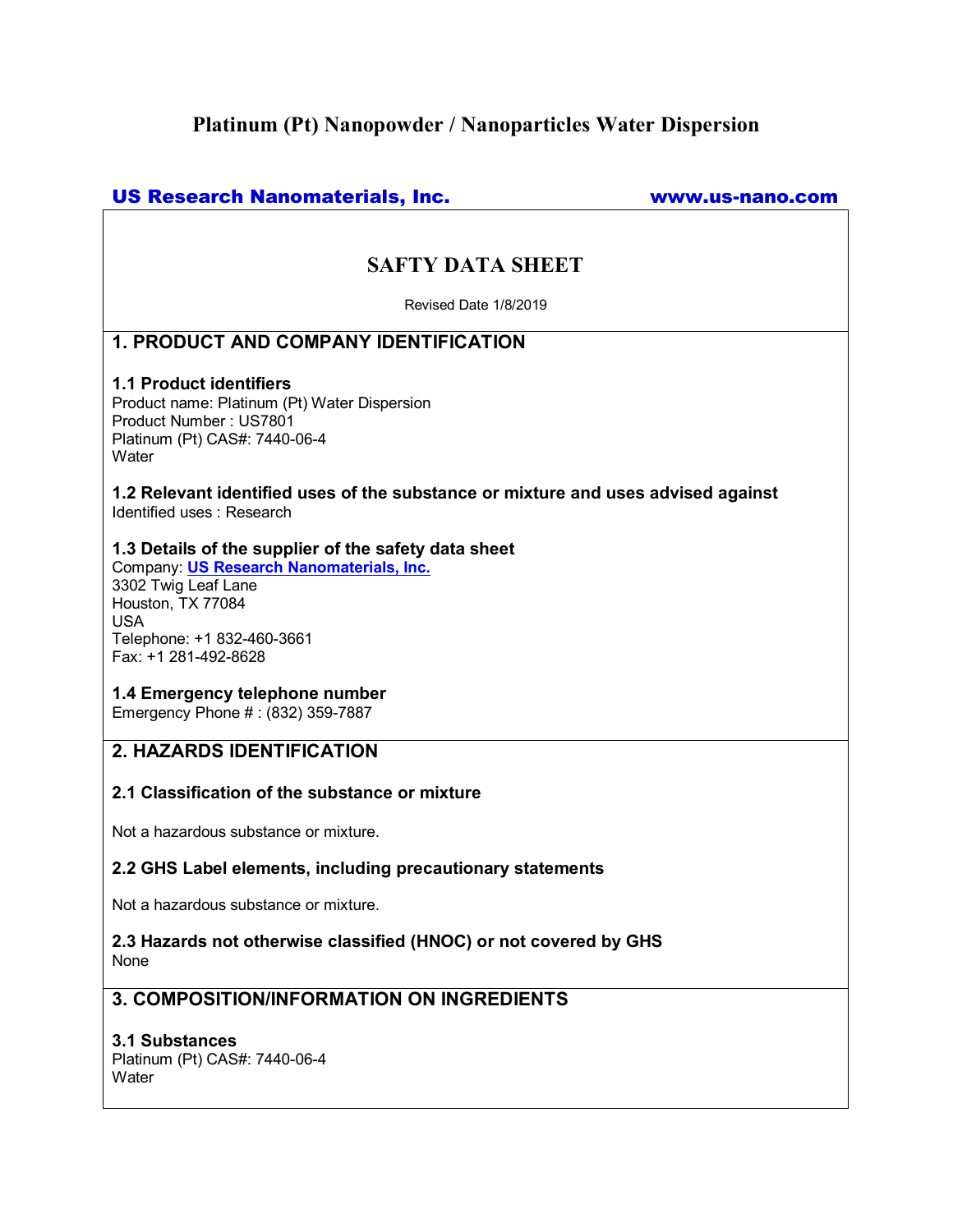# **4. FIRST AID MEASURES**

# **4.1 Description of first aid measures**

### **General advice**

Consult a physician. Show this safety data sheet to the doctor in attendance. Move out of dangerous area.

### **If inhaled**

If breathed in, move person into fresh air. If not breathing, give artificial respiration. Consult a physician. **In case of skin contact** 

Wash off with soap and plenty of water. Consult a physician.

### **In case of eye contact**

Rinse thoroughly with plenty of water for at least 15 minutes and consult a physician.

# **If swallowed**

Never give anything by mouth to an unconscious person. Rinse mouth with water. Consult a physician.

# **4.2 Oost important symptoms and effects, both acute and delayed**

The most important known symptoms and effects are described in the labeling (see section 2.2) and/or in section 11

### **4.3 Indication of any immediate medical attention and special treatment needed**  no data available

# **5. FIREFIGHTING MEASURES**

# **5.1 Extinguishing media**

## **Suitable extinguishing media**

Use water, CO2, dry chemical, or foam for extinction.

# **5.2 Special hazards arising from the substance or mixture**

No data available

# **5.3 Advice for firefighters**

Wear self contained breathing apparatus for firefighting if necessary.

# **5.4 Further information**

no data available

# **6. ACCIDENTAL RELEASE MEASURES**

# **6.1 Personal precautions, protective equipment and emergency procedures**

Avoid breathing vapors, mist or gas. For personal protection see section 8.

# **6.2 Environmental precautions**

No special environmental precautions required.

# **6.3 Methods and materials for containment and cleaning up**

Keep in suitable, closed containers for disposal.

# **6.4 Reference to other sections**

For disposal see section 13.

# **7. HANDLING AND STORAGE**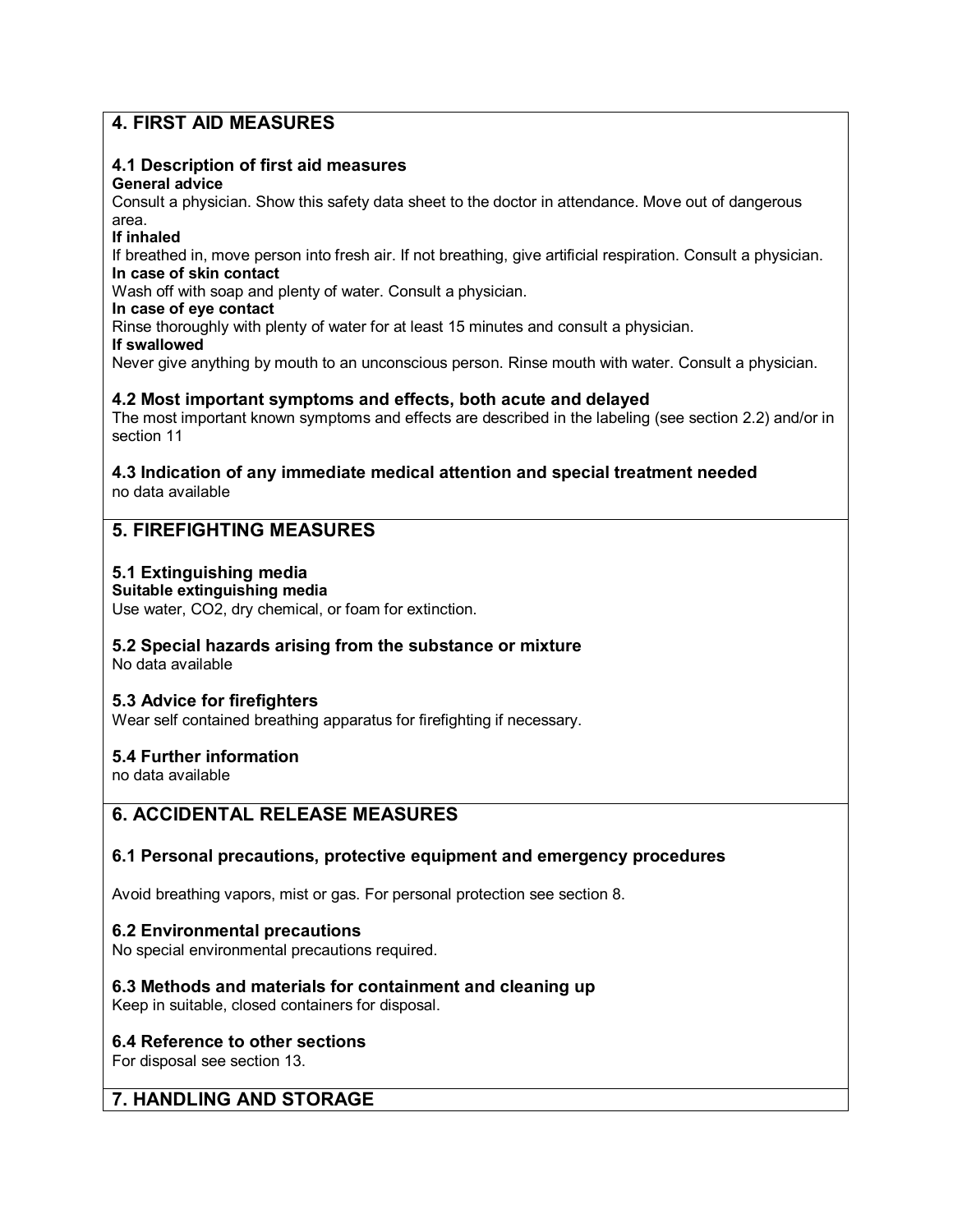# **7.1 Precautions for safe handling**

For precautions see section 2.2.

## **7.2 Conditions for safe storage, including any incompatibilities**

Keep container tightly closed in a dry and well-ventilated place.

Light sensitive. Do not freeze. Storage class (TRGS 510): 12: Non Combustible Liquids

# **7.3 Specific end use(s)**

Apart from the uses mentioned in section 1.2 no other specific uses are stipulated

# **8. EXPOSURE CONTROLS/PERSONAL PROTECTION**

# **8.1 Control parameters**

This product does not contain any hazardous materials with occupational exposure limits established by the region specific regulatory bodies.

## **8.2 Exposure controls**

#### **Appropriate engineering controls**

Ensure adequate ventilation, especially in confined areas. Use explosion-proof

electrical/ventilating/lighting/equipment. Ensure that eyewash stations and safety showers are close to the workstation location.

#### **Personal protective equipment**

#### **Eye/face protection**

Safety glasses with side-shields conforming to EN166 Use equipment for eye protection tested and approved under appropriate government standards such as NIOSH (US) or EN 166(EU).

#### **Skin protection**

Handle with gloves. Gloves must be inspected prior to use. Use proper glove removal technique (without touching glove's outer surface) to avoid skin contact with this product. Dispose of contaminated gloves after use in accordance with applicable laws and good laboratory practices. Wash and dry hands.

#### **Body Protection**

Impervious clothing, The type of protective equipment must be selected according to the concentration and amount of the dangerous substance at the specific workplace.

#### **Respiratory protection**

Respiratory protection not required. For nuisance exposures use type OV/AG (US) or type ABEK (EU EN 14387) respirator cartridges. Use respirators and components tested and approved under appropriate government standards such as NIOSH (US) or CEN (EU).

#### **Control of environmental exposure**

No special environmental precautions required.

**9. PHYSICAL AND CHEMICAL PROPERTIES** 

# **9.1 Information on basic physical and chemical properties**

### a) Appearance: liquid

b) Odor: No data available

- c) Odor Threshold: No data available
- d) pH: no data available

#### e) Melting point/freezing point: no data available

- f) Initial boiling point and boiling range: no data available
- g) Flash point: > 110 °C (> 230 °F)

h) Evaporation rate: no data available

i) OSHA Flammability Class: no data available

j) Upper/lower flammability or explosive limits: no data available

k) Vapor pressure: no data available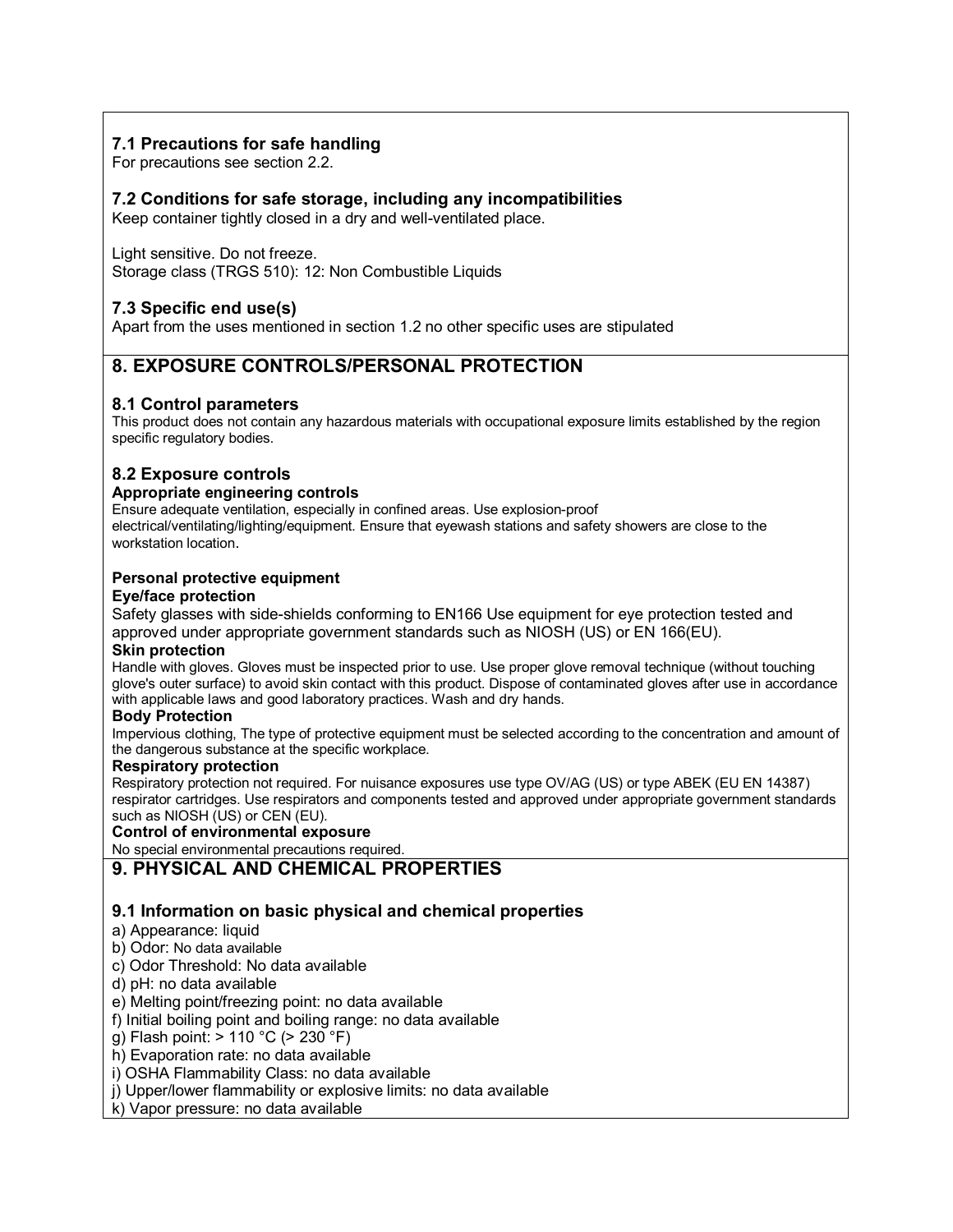### l) Vapor density (air = 1): no data available

m) Relative density (water = 1):  $0.997$  g/cm3

n) Water solubility: no data available

o) Partition coefficient - noctanol/water: no data available

p) Auto-ignition temperature: no data available

q) Decomposition temperature: no data available

r) Viscosity: no data available

s) Explosive properties: no data available

## **9.2 Other safety information**

no data available

# **10. STABILITY AND REACTIVITY**

## **10.1 Reactivity**

no data available

## **10.2 Chemical stability**

Stable under recommended storage conditions.

# **10.3 Possibility of hazardous reactions**

no data available

### **10.4 Conditions to avoid**

no data available

### **10.5 Incompatible materials**

no data available

# **10.6 Hazardous decomposition products**

Other decomposition products - No data available In the event of fire: see section 5

# **11. TOXICOLOGICAL INFORMATION**

# **11.1 Information on toxicological effects**

**Acute toxicity**  no data available **Skin corrosion/irritation**  No information available **Serious eye damage/eye irritation**  No information available **Respiratory or skin sensitization**  No information available **Germ cell mutagenicity**  no data available **Carcinogenicity**  Not listed **Reproductive toxicity**  no data available **Specific target organ toxicity - single exposure**  no data available **Specific target organ toxicity - repeated exposure**  no data available **Aspiration hazard**  Product may be an aspiration hazard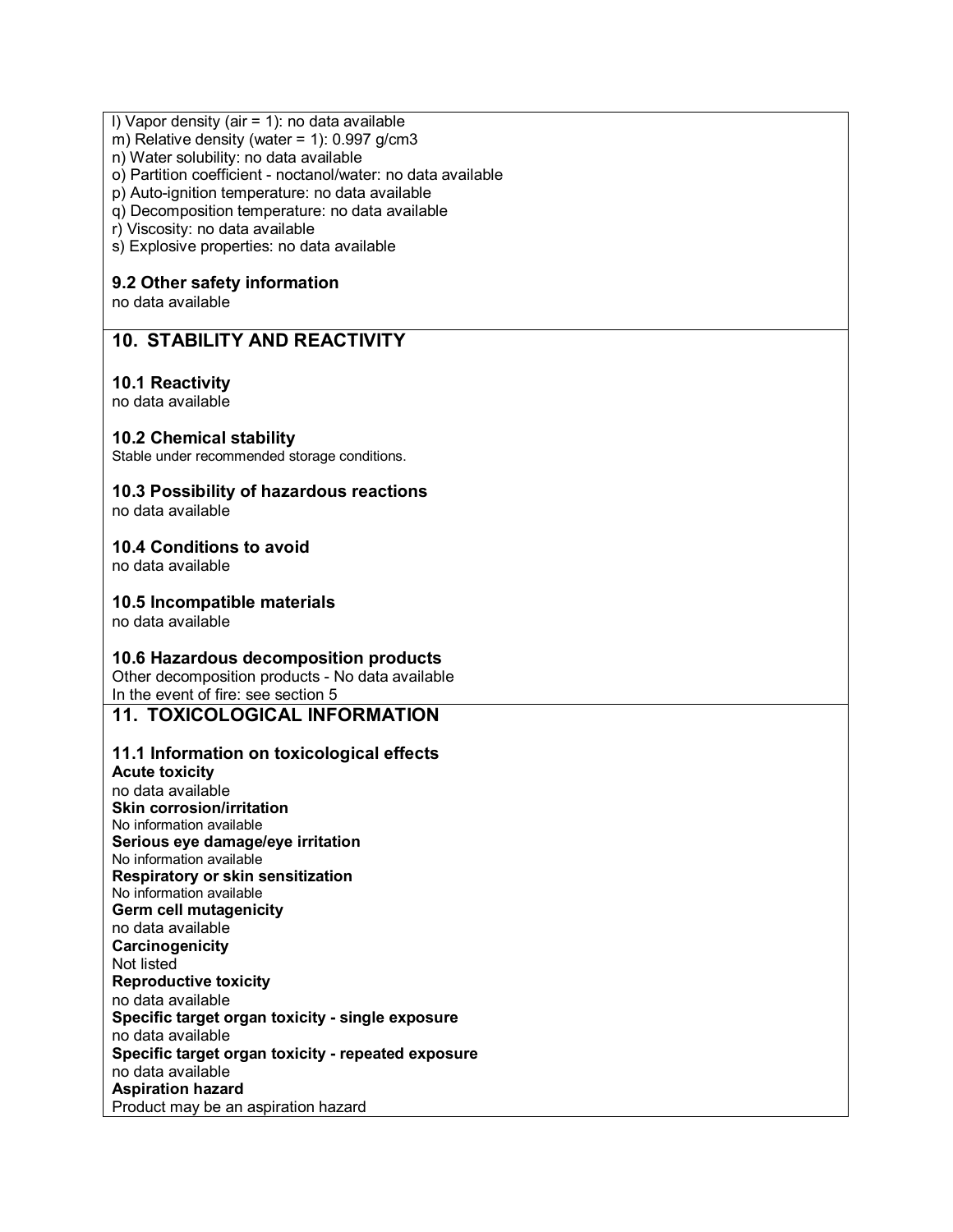## **Additional Information**

To the best of our knowledge, the chemical, physical, and toxicological properties have not been thoroughly investigated.

# **12. ECOLOGICAL INFORMATION**

### **12.1 Ecotoxicity**

no data available

### **12.2 Persistence and degradability**

No information available

#### **12.3 Bioaccumulative potential**

No information available

### **12.4 Mobility in soil**

no data available

## **12.5 Results of PBT and vPvB assessment**

PBT/vPvB assessment not available as chemical safety assessment not required/not conducted

## **12.6 Other adverse effects**

no data available **13.DISPOSAL CONSIDERATIONS**

#### **13.1 Waste treatment methods**

**Product**  Offer surplus and non-recyclable solutions to a licensed disposal company. **Contaminated packaging**  Dispose of as unused product **14. TRANSPORT INFORMATION** 

#### **US DOT Information**  Not dangerous goods

#### **IMDG Information** Not dangerous goods

## **IATA Information**

Not dangerous goods

# **15. REGULATORY INFORMATION**

#### **SARA 302 Components**

SARA 302: No chemicals in this material are subject to the reporting requirements of SARA Title III, Section 302.

#### **SARA 313 Components**

SARA 313: This material does not contain any chemical components with known CAS numbers that exceed the threshold (De Minimis) reporting levels established by SARA Title III, Section 313. **SARA 311/312 Hazards** 

No SARA Hazards

# **16. OTHER INFORMATION**

**Full text of H-Statements referred to under sections 2 and 3.**